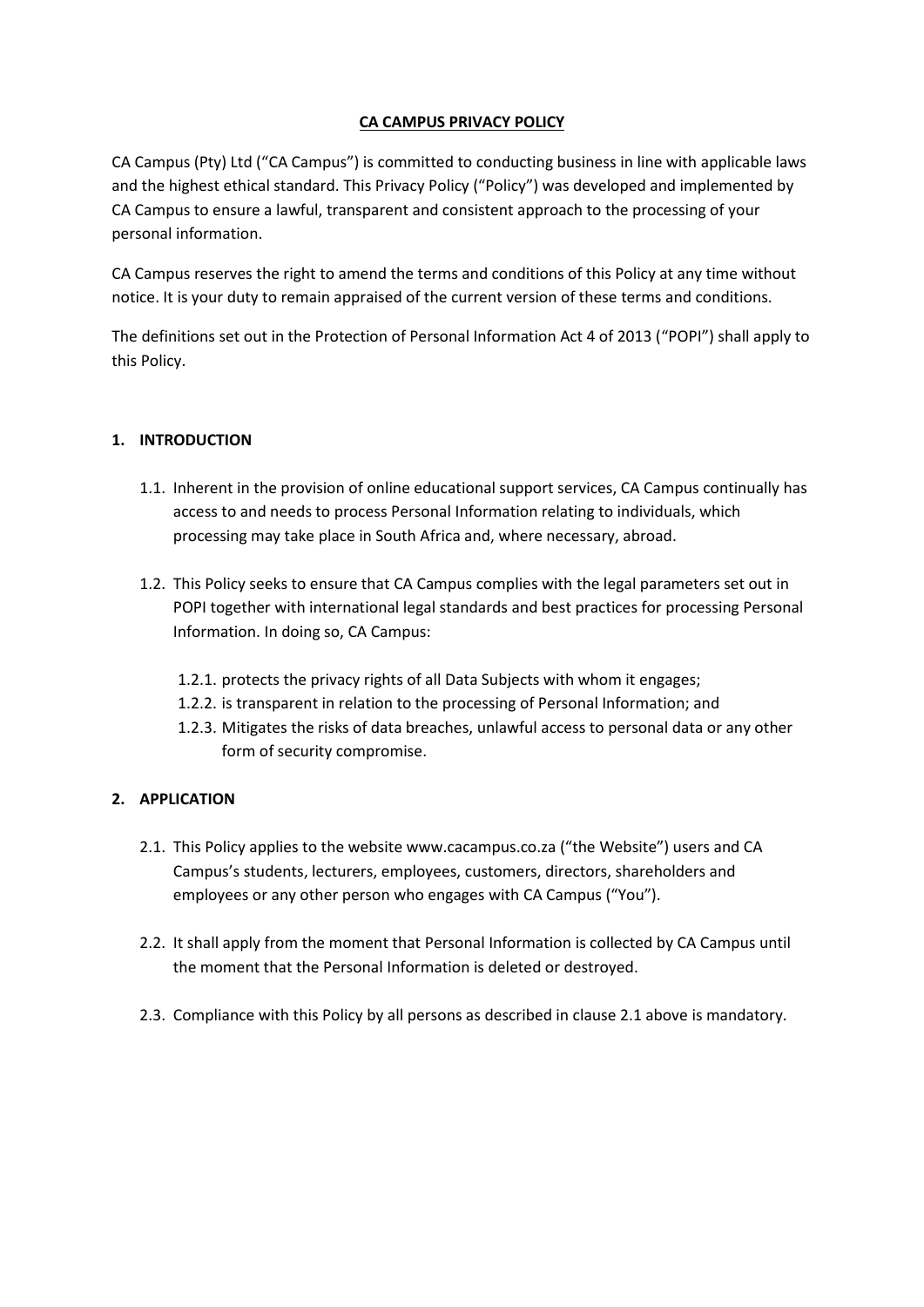### **3. DATA PROTECTION PRINCIPLES**

- 3.1. POPI sets out core principles that must be observed and complied with at all times from the moment that Personal Information is collected by CA Campus, until the moment that the personal information is archived, deleted or destroyed.
- 3.2. CA Campus promotes and complies with the following 8 principles:

# **A. Principle 1: Accountability**

CA Campus has appointed an Information Officer who is responsible for ensuring that the information protection principles within POPI and the controls that are in place to enforce them are complied with.

# **B. Principle 2: Processing Limitation**

CA Campus implements a strict context for processing Personal Information. It is minimal and proportionate to its purpose for which the Personal Information was collected. CA Campus adheres to a strict protocol of processing Personal Information to ensure that the processing is lawful at all times.

# **C. Principle 3: Purpose Specification**

CA Campus only collects Personal Information for a lawful and necessary purposes such as: (i) conduction lectures and tutorials and marking tests, (ii) maintaining its internal administrative processes, including quality, risk and management processes, verify or monitor your identity, and (iii) for internal and external business-related purposes and statistical or research purposes.

# **D. Principle 4: Further processing limitation**

CA Campus does not further process Personal Information unless such processing is compatible with the purpose for which the information was collected in principle 3 or the Data Subject has consented further processing.

# **E. Principle 5: Information Quality**

CA Campus takes reasonable practical steps to ensure that the Personal Information that has been collected is complete, accurate, not misleading and up to date, where necessary. It is however your responsibility to ensure that the Personal Information that you provided CA Campus with is accurate, complete and up-to-date. Should Personal Information change it is your responsibility to notify CA Campus of the change and provide CA Campus with accurate data.

# **F. Principle 6: Openness**

CA Campus is transparent about how it processes Personal Information and has put in place practicable steps to promote your rights in this regard as further described in clause 12 hereunder.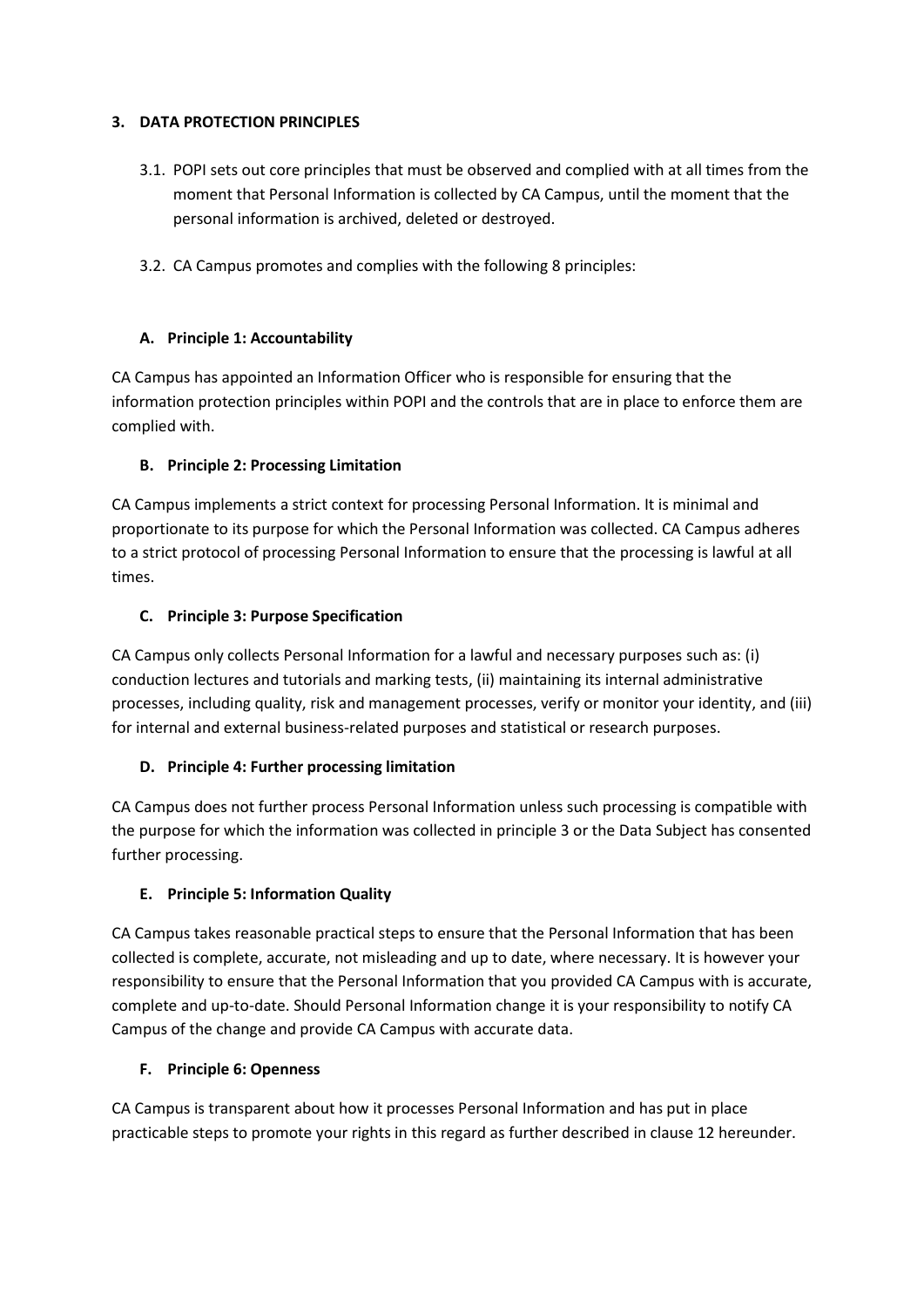### **G. Principle 7: Security Safeguards**

CA Campus ensures that the integrity of the Personal Information in its control is secured through technical and organisational measures.

### **H. Principle 8: Data Subject Participation**

You have the right to request whether your Personal Information is held, as well as the correction and/or deletion of any Personal Information held about you at CA Campus. You may contact the Information Officer for such request.

### **4. CA CAMPUS AS A RESPONSIBLE PARTY**

- 4.1. CA Campus secures the integrity and confidentiality of Personal Information in its possession or under its control by taking appropriate, reasonable technical and organisational measures to prevent—
	- 4.1.1. loss of, damage to or unauthorised destruction of personal information; and 4.1.2. unlawful access to or processing of personal information.
- 4.2. In order to give effect to clause 4.1, CA Campus takes reasonable measures to—
	- 4.2.1. identify all reasonably foreseeable internal and external risks to personal information in its possession or under its control;
	- 4.2.2. establish and maintain appropriate safeguards against the risks identified;
	- 4.2.3. regularly verify that the safeguards are effectively implemented; and
	- 4.2.4. ensure that the safeguards are continually updated in response to new risks or deficiencies in previously implemented safeguards.

### **5. CATEGORIES OF PERSONAL INFORMATION PROCESSED BY CA CAMPUS**

- 5.1. CA Campus may process the following categories of Personal Information about You:
	- 5.1.1. personal details: names, video footage and photographs;
	- 5.1.2. demographic information: gender, date of birth, nationality, title;
	- 5.1.3. identifier information: passport or national identity number, company registration number; VAT number, student number;
	- 5.1.4. contact details: physical address; telephone number; email address;
	- 5.1.5. attendance records: details of lectures and tutorials;
	- 5.1.6. consent records: records of any consents you may have given, together with the date and time, means of consent and any related information;
	- 5.1.7. payment details: billing address; payment method; bank account number or credit card number; invoice records; payment records.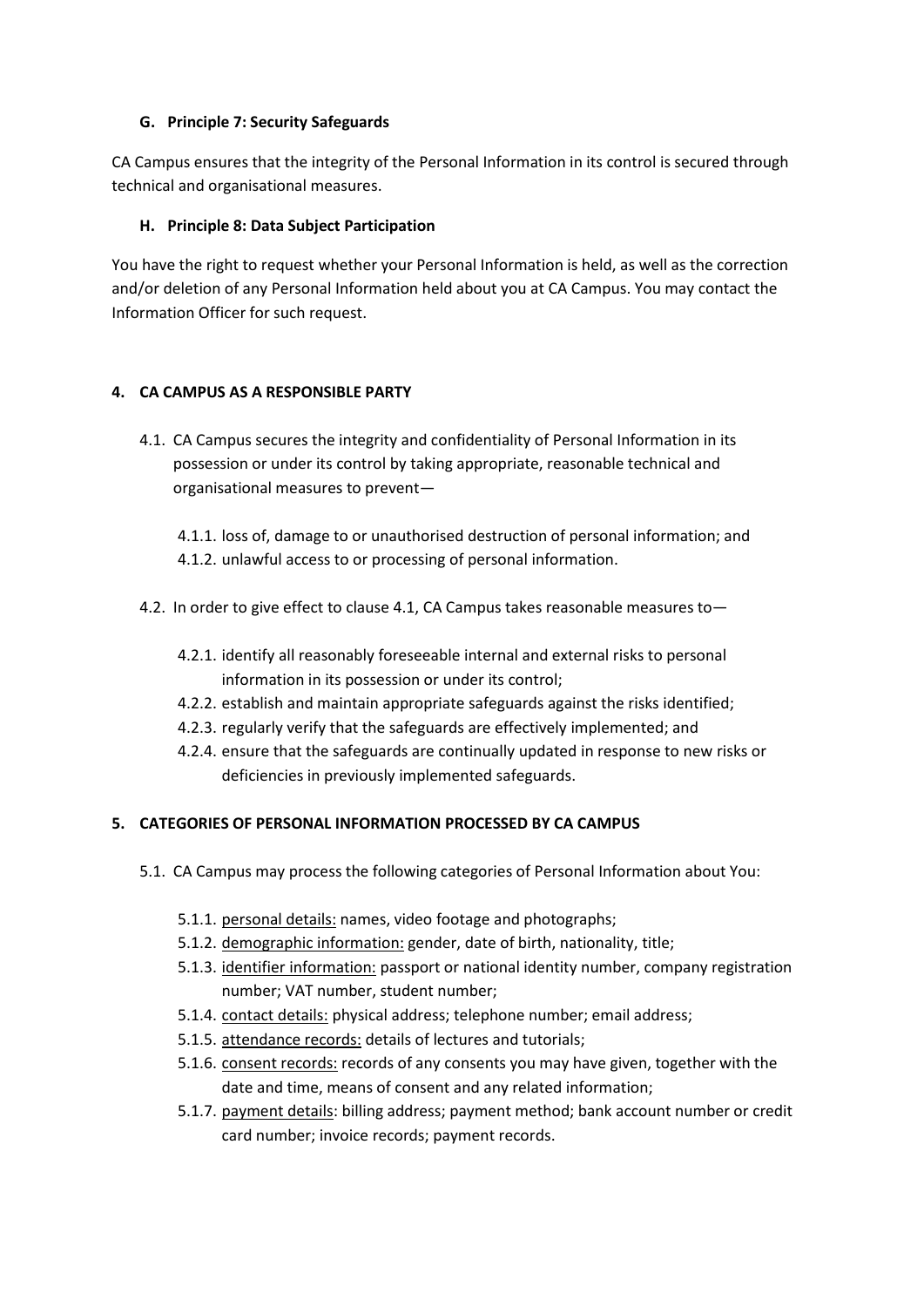#### **6. PURPOSES FOR WHICH CA PROCESSES PERSONAL INFORMATION**

- 6.1. CA Campus processes Personal Information in the ordinary course of the business of online educational support to students studying accounting and will only process Personal Information lawfully in terms of this Policy. CA Campus uses Personal Information collected from its Data Subjects to do the following which is not an exhaustive list: CA Campus may process your Personal Information for the following purposes:
	- 6.1.1. register a new student;
	- 6.1.2. create a student profile on the student platform;
	- 6.1.3. purchase textbooks;
	- 6.1.4. send out course information;
	- 6.1.5. invoice;
	- 6.1.6. answer queries;
	- 6.1.7. notify of changes or updates etc.;
	- 6.1.8. administer and protect CA Campus's business;
	- 6.1.9. communication, development and improvement of courses and programmes;
	- 6.1.10. recruitment and/or human resources.
- 6.2. In addition to the above, CA Campus may process Personal Information for:
	- 6.2.1. relationship management purposes in relation to its services, for accounts management, and for marketing activities in order to establish, maintain and/or improve our relationship with you; and
	- 6.2.2. internal management and management reporting purposes;
	- 6.2.3. compliance with applicable laws, court order and fraud prevention; and
	- 6.2.4. safety and security purposes and/or to protect your interest.

#### **7. DISCLOSURE OF PERSONAL INFORMATION TO THIRD PARTIES**

- 7.1. CA Campus does share information with third parties where necessary to perform certain functions to provide services and during normal business operation. CA Campus does outsource business functions to third parties. CA Campus will only disclose Personal Information for legitimate business purposes in accordance with applicable laws and confidentiality purposes.
- 7.2. In addition, CA Campus may disclose Personal Information to third parties in the following circumstances:
	- 7.2.1. for the purposes of reporting any actual or suspected breach of applicable law or regulation;
	- 7.2.2. where it is necessary for the purposes of, or in connection with, actual or threatened legal proceedings or establishment, exercise or defence of legal rights;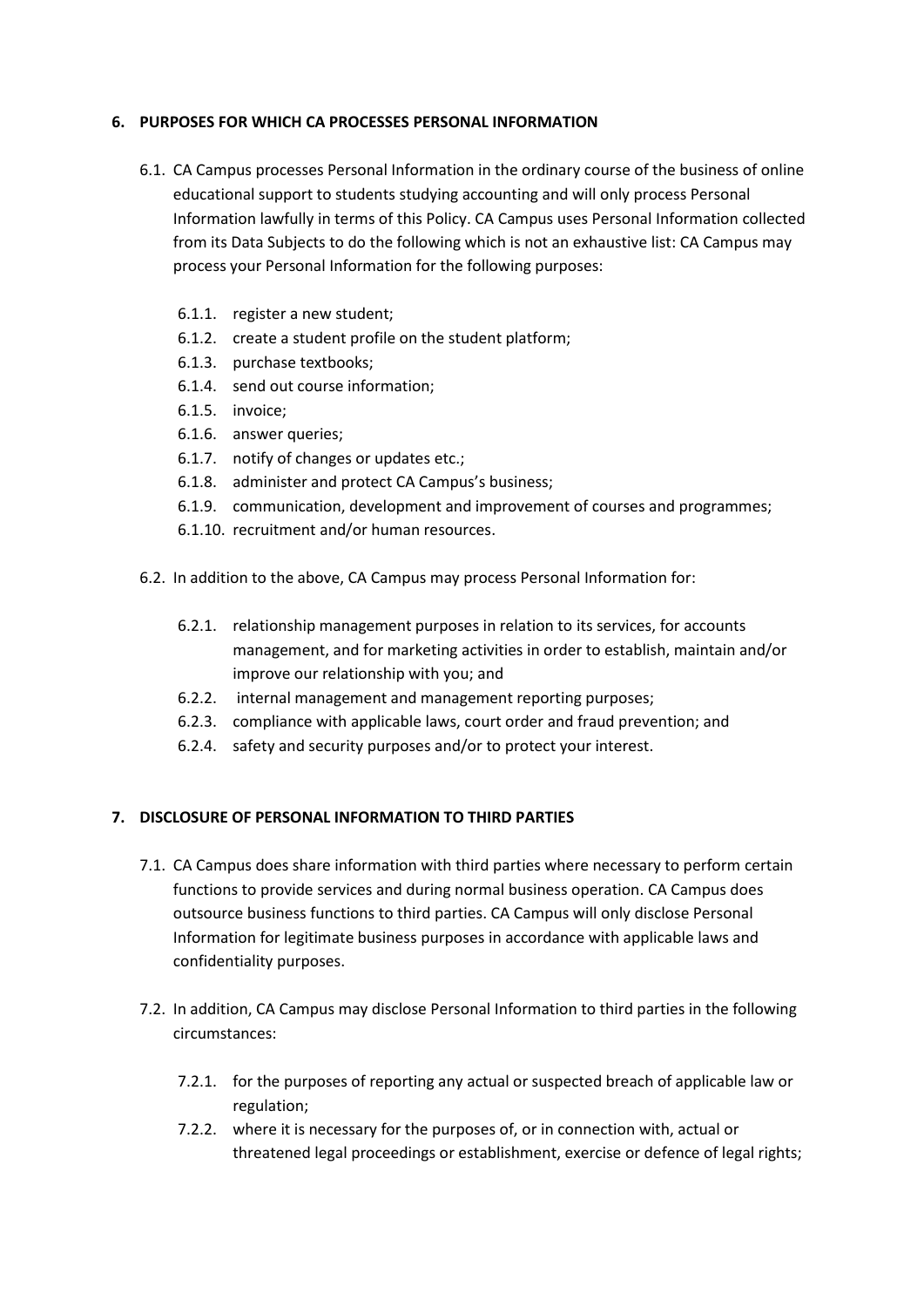- 7.2.3. to any relevant party for the purposes of the prevention, investigation, detection or prosecution of criminal offences or the execution of criminal penalties, including, but not limited to, safeguarding against, and the prevention of threats to, public security.
- 7.3. Where CA Campus uses third party suppliers, known as an operator, to the extend required by law, Operators are bound by contractual obligations to:
	- 7.3.1. only process such personal information strictly in accordance with CA Campus's prior written instructions;
	- 7.3.2. use appropriate measures to protect the confidentiality and security of such personal information;
	- 7.3.3. establish and maintain the security measures as set out in clause 4.2 above;
	- 7.3.4. where an operator is located in a foreign country, it is subject to binding corporate rules and agreements which provide an adequate level of protection which may be less stringent than POPI.

### **8. TRANSFER ACROSS BORDERS**

8.1. CA Campus may transmit or transfer Personal Information outside the Republic of South Africa ("RSA") to a foreign country and process it in that country. Personal Information may be stored on servers outside RSA in a country which may not have the same level of data protection. Whilst CA Campus will request the other party to adhere to CA Campus's privacy principles, your consent to CA Campus processing your Personal Information in a foreign country whose data protection laws may be less.

### **9. DATA RETENTION**

9.1. CA Campus keeps records of personal information for no longer than 5 years after the purpose for which the Personal Information was collected is complete unless required otherwise by law or necessary for any legal, regulatory, tax, accounting or reporting requirement. The Personal Information is thereafter destroyed, deleted or de-identified as soon as reasonably practical.

### **10. SECURITY SAFEGUARDS**

- 10.1. CA Campus has implemented physical, electronic, and managerial security safeguards to protect Personal Information that it processes, including but not limited to:
	- 10.1.1. Personal Information is stored in limited access servers;
	- 10.1.2. Where appropriate, CA Campus uses industry standard encryption;
	- 10.1.3. Physical and network security measures;
	- 10.1.4. Network security measures;
	- 10.1.5. Disaster recovery procedures;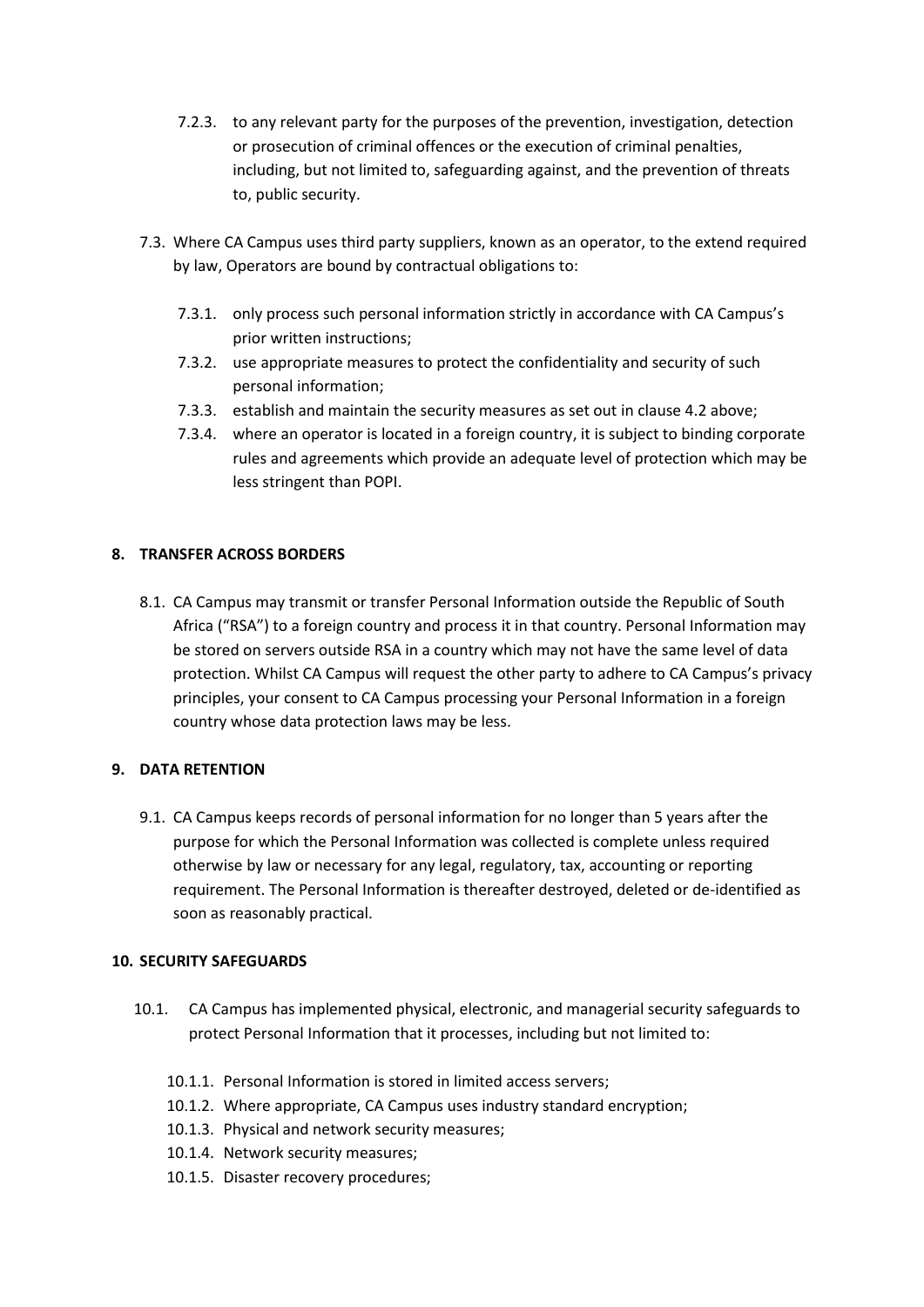- 10.1.6. Encryption methods;
- 10.1.7. Audits for identifying vulnerabilities and attacks; and
- 10.1.8. Regular staff training.
- 10.2. Whilst CA Campus takes all reasonable measures to keep Personal Information secure, CA Campus takes not responsibility or liability of any nature whatsoever for the interception or loss of Personal Information beyond CA Campus's control.

### **11. INFORMATION OFFICER**

- 11.1. CA Campus has appointed Candice de Nobrega as the Information Officer.
- 11.2. The Information Officer shall:
	- 11.2.1. ensure that all operational and technological data protection standards are complied with;
	- 11.2.2. advise of any risk of breach at the earliest opportunity with a view to avoiding any further risk or breach, or limiting any damage resulting from it;
	- 11.3. arrange data protection training and provide advice and guidance to all employees;
	- 11.4. initiate disciplinary proceedings against any employee who at any time breaches any technological and/or organisational and/or operational data protection standard, rule, custom, instruction, policy, practice and/or protocol applicable in any department or area of the operations of CA Campus;
	- 11.5. review and approve any contracts or agreements with third parties to the extent that they may handle or process data subject information;
	- 11.6. attend to requests from individuals to access personal information CA Campus holds about them.

#### **12. YOUR CONSENT AND UNDERTAKING**

- 12.1. By engaging with CA Campus in anyway and by furnishing CA Campus with Personal Information, you consent to CA Campus processing your Personal Information in accordance with the terms of this Policy.
- 12.2. You further consent that CA Campus may transfer your Personal Information cross border for legitimate business purposes and/or to protect your best interest.
- 12.3. Explicit or implied consent is not required where the processing of Personal Information:
	- 12.3.1. is necessary to carry out actions for the conclusion or performance of a contract to which the data subject of the personal information is a party;
	- 12.3.2. is required in order to comply with an obligation imposed by law;